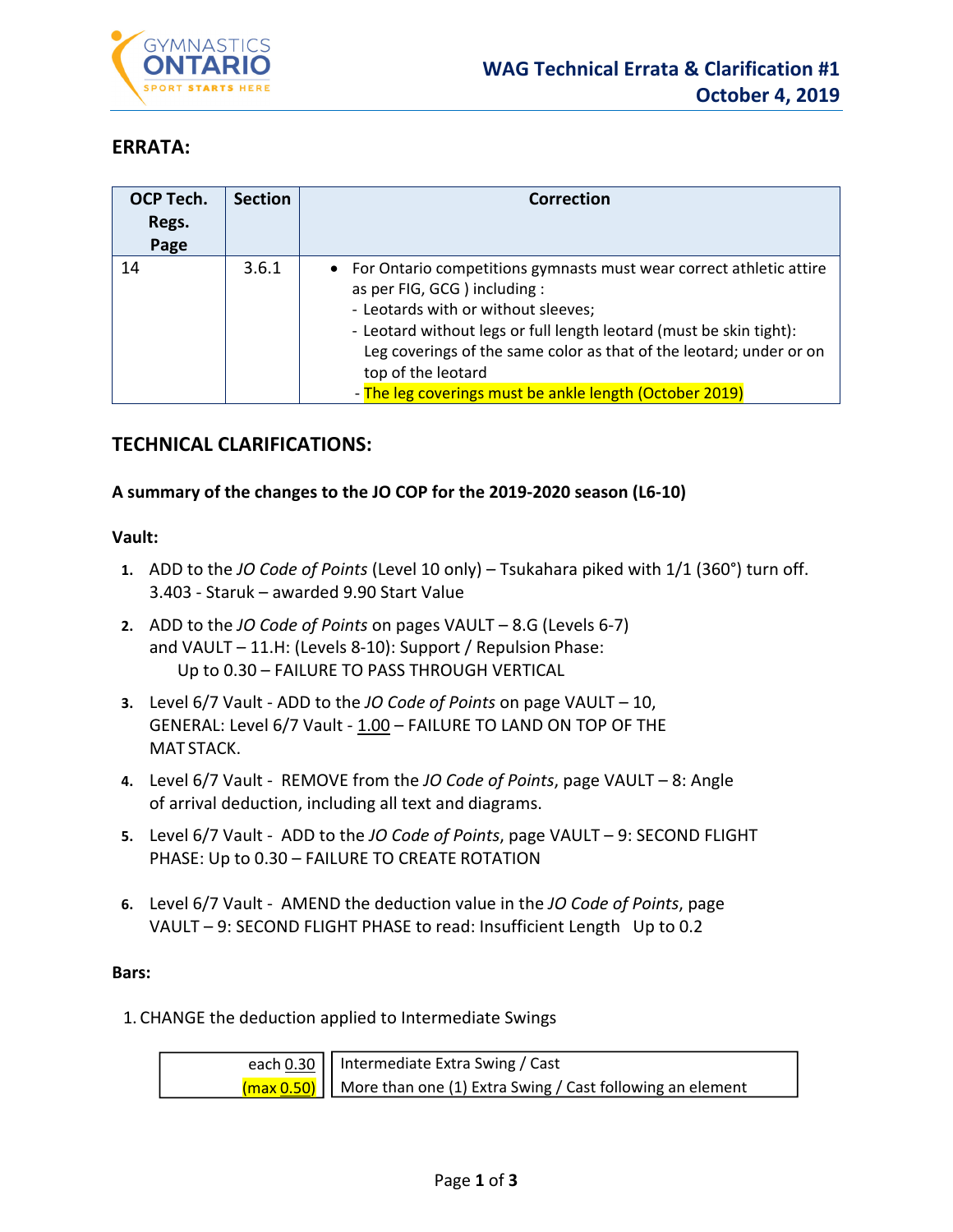

**2. CHANGE ‐ Choice of Elements** (applicable to LEVEL 9 / 10 only)

Failure to perform Two (2) Elements (minimum of "B") that fulfill Two (2) out of the Three (3) of the following Requirements (excluding dismounts):

- 1. One (1) Forward Element (Circle or Release)
- 2. One (1) Element from Groups 3 / 6 / 7

One (1) "C" Element with a minimum of 180° LA Turn, with or without flight.

#### **Balance Beam:**

- 1. UPDATE the value of element 9.406, Salto backward stretched with 2½ twist (900°), in the *JO Code of Points,* page BEAM – 90, from "D" to "E", new element number 9.506.
- 2. ADD to the *JO Code of Points*, page BEAM 33, award +0.10 connection bonus to any three (3) element acro flight series that lands on top of the beam, including mounts; excluding dismounts, with a minimum 1 "C" Salto/aerial or 1 "D/E" flight with/without hand support
- 3. UPDATE the *JO Code of Points*, page BEAM ‐ 3.C. TIMING OF FALLS, and the Compulsory Book page 161, Penalties: Increase the Beam Fall Time to 45 seconds for all levels
- 4. ADD to the description of Beam elements 5.104, 5.105, 5.204 in the *JO Code of Points* to read: Not considered an Acro element.
- 5. AMEND the *Junior Olympic Code of Points*, page Beam 29, II. SPECIFIC EXECUTION DEDUCTIONS, regarding to "Lack of Tempo":
	- $0.05 0.10$  Body continues moving in line with the beam, but arms swing between Elements AND/OR Legs slightly extend but do not completely straighten and slightly bend again to initiate take‐off 0.15 ‐ 0.20 Torso/trunk deviation in line with the beam with or without
	- arm swing between elements
- 6. AMEND *Junior Olympic Code of Points*, page Beam 23, III: CLARIFICATIONS REGARDING SERIES
	- ‐ A.2.c and A.3.c: Continuous, but slow connection in line with the beam
	- ‐ A. 4.: All series considered broken when:
		- a. Stop between elements
		- b. Loss of balance causing a Stop between elements
		- c. Any deviation of body movement which is NOT in line with the beam.